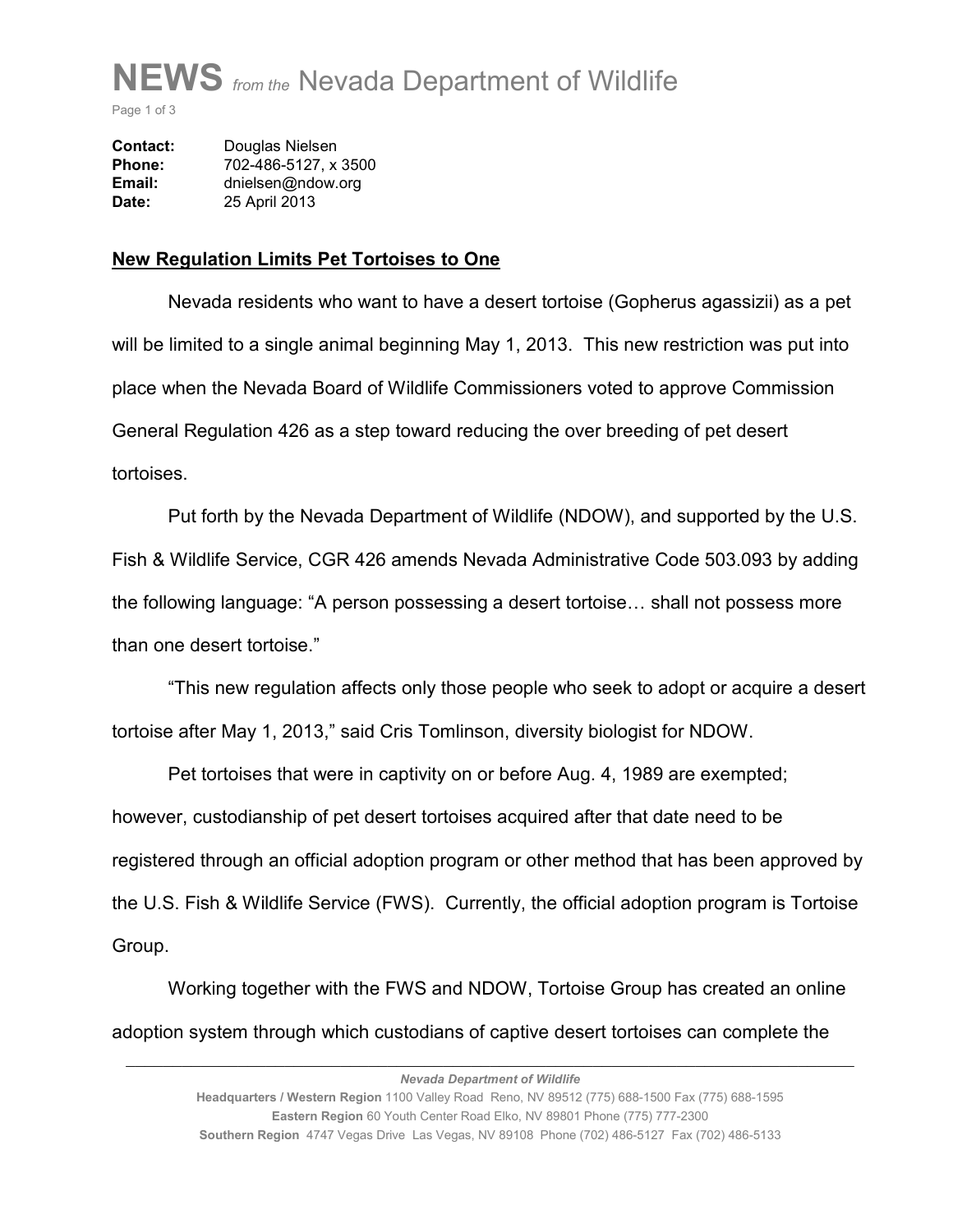## **NEWS** *from the* Nevada Department of Wildlife Page 2 of 3

adoption process. Custodians who currently have legally acquired captive tortoises in possession are encouraged to complete the adoption process for each animal they possess as soon as possible. This service is available at

www.tortoisegroup.org/adoption.php. In addition to the tortoise adoption service, this website includes information tortoise custodians need to care for their animals. Topics include burrow construction, food and water requirements and escape prevention.

 Historically, an average of more than 1,000 unwanted pet desert tortoises have been picked up annually in Southern Nevada, most recently by the San Diego Zoo Global Tortoise Pick-Up Service, but such a service is no longer available. Although educational messaging meant to discourage the breeding of pet tortoises is beginning to have an impact on the number of unwanted tortoises, their number is still too high and they are making scientific-based translocation efforts extremely difficult at best, according to Tomlinson.

 "Unfortunately, few of these unwanted pets can be used for science-based translocation into the wild because of health concerns, and then only after a very thorough health screening," he said. "We encourage tortoise custodians to separate their pet tortoises, to cease breeding them and to gift their unwanted pet tortoises to someone who does not currently have one."

 Anyone gifting a desert tortoise to another person should encourage them to complete the online adoption process. Other unwanted pet tortoises can be taken to The

*\_\_\_\_\_\_\_\_\_\_\_\_\_\_\_\_\_\_\_\_\_\_\_\_\_\_\_\_\_\_\_\_\_\_\_\_\_\_\_\_\_\_\_\_\_\_\_\_\_\_\_\_\_\_\_\_\_\_\_\_\_\_\_\_\_\_\_\_\_\_\_\_\_\_\_\_\_\_\_\_\_*

| <b>Nevada Department of Wildlife</b><br>Experience Nevada's Wildlife It's Worth It!                     |                                                                                                                                 |                                                                                   |  |  |
|---------------------------------------------------------------------------------------------------------|---------------------------------------------------------------------------------------------------------------------------------|-----------------------------------------------------------------------------------|--|--|
| <b>Southern Region</b><br>4747 Vegas Drive, Las Vegas, NV 89108<br>Ph (702) 486-5127 Fax (702) 486-5133 | <b>Headquarters / Western Region</b><br>1100 Valley Road Reno, NV 89512<br>Ph (775) 688-1500 Fax (775) 688-1595<br>www.ndow.org | <b>Eastern Region</b><br>60 Youth Center Road Elko, NV 89801<br>Ph (775) 777-2300 |  |  |